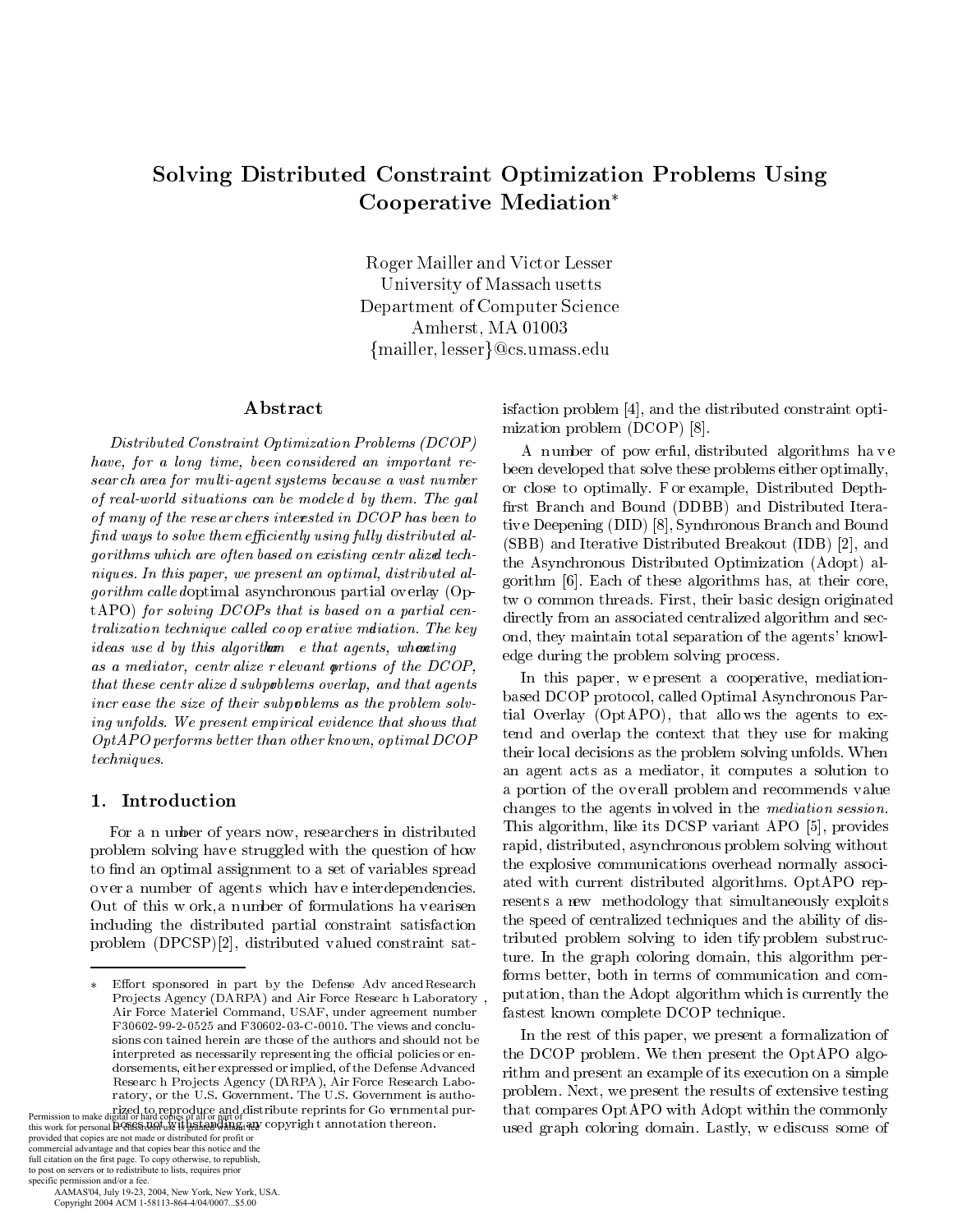- # - $F_i^* \leftarrow 0;$    2  $\cdots$   $\cdots$   $\cdots$   $\cdots$  - 2 - 2  $\sum_{i=1}^{n} \sum_{j=1}^{n} \binom{n}{j} \binom{n}{j} \binom{n}{j} \binom{n}{j} \binom{n}{j} \binom{n}{j} \binom{n}{j} \binom{n}{j} \binom{n}{j} \binom{n}{j} \binom{n}{j} \binom{n}{j} \binom{n}{j} \binom{n}{j} \binom{n}{j} \binom{n}{j} \binom{n}{j} \binom{n}{j} \binom{n}{j} \binom{n}{j} \binom{n}{j} \binom{n}{j} \binom{n}{j} \binom{n}{j} \binom{n}{j} \binom{n}{j} \binom{n}{j} \binom{n}{j} \binom{n$  -2 -2  $\mathbf{u}_1, \mathbf{u}_2, \mathbf{u}_3, \mathbf{u}_4, \mathbf{u}_5, \mathbf{u}_6, \mathbf{u}_7, \mathbf{u}_8, \mathbf{u}_9, \mathbf{u}_9, \mathbf{u}_9, \mathbf{u}_1, \mathbf{u}_2, \mathbf{u}_3, \mathbf{u}_1, \mathbf{u}_2, \mathbf{u}_3, \mathbf{u}_2, \mathbf{u}_3, \mathbf{u}_3, \mathbf{u}_3, \mathbf{u}_3, \mathbf{u}_5, \mathbf{u}_6, \mathbf{u}_7, \mathbf{u}_7, \mathbf{u}_8, \mathbf{$  $\frac{1}{2}$  .  $\frac{1}{2}$  .  $\frac{1}{2}$  ,  $\frac{1}{2}$  ,  $\frac{1}{2}$  ,  $\frac{1}{2}$  ,  $\frac{1}{2}$  ,  $\frac{1}{2}$  ,  $\frac{1}{2}$  ,  $\frac{1}{2}$  ,  $\frac{1}{2}$  ,  $\frac{1}{2}$  ,  $\frac{1}{2}$  ,  $\frac{1}{2}$  ,  $\frac{1}{2}$  ,  $\frac{1}{2}$  ,  $\frac{1}{2}$  ,  $\frac{1}{2}$  ,  $\frac{1$  $\mathbf{r}$  and  $\mathbf{r}$  -  $\mathbf{r}$  and  $\mathbf{r}$  is a set to be the set of the set of  $\mathbf{r}$  $\alpha \alpha \alpha \nu$  , to the good too.  $\alpha$  and  $\omega_i$   $\in$  agence when  $\omega_i$   $\chi$  good when  $\frac{1}{2}$  . There is no contribution to the good the  $\frac{1}{2}$   2  $2222 - 221$ -- - , <u>, ,</u> .......... - **--** - $\sum_{i=1}^{n} \sum_{i=1}^{n} \binom{n}{i} \binom{n}{i} \binom{n}{i} \binom{n}{i} \binom{n}{i} \binom{n}{i} \binom{n}{i} \binom{n}{i} \binom{n}{i} \binom{n}{i} \binom{n}{i} \binom{n}{i} \binom{n}{i} \binom{n}{i} \binom{n}{i} \binom{n}{i} \binom{n}{i} \binom{n}{i} \binom{n}{i} \binom{n}{i} \binom{n}{i} \binom{n}{i} \binom{n}{i} \binom{n}{i} \binom{n}{i} \binom{n}{i} \binom{n}{i} \binom{n}{i} \binom{n$ else - - - 2  $\sim$  2.2  $\sim$  2.2  $\sim$  2.2  $\sim$  2.2  $\sim$  2.2  $\sim$  2.2  $\sim$  2.2  $\sim$  2.2  $\sim$  2.2  $\sim$  2.2  $\sim$  2.2  $\sim$  2.2  $\sim$  2.2  $\sim$  2.2  $\sim$  2.2  $\sim$  2.2  $\sim$  2.2  $\sim$  2.2  $\sim$  2.2  $\sim$  2.2  $\sim$  2.2  $\sim$  2.2  $\sim$  2.2  $\sim$  2.2  $\sim$   $2222$  $\ldots$   $\ldots$   $\ldots$   $\ldots$   $\ldots$   $\ldots$   $\ldots$   $\ldots$   $\ldots$   $\ldots$   $\ldots$   $\ldots$   $\ldots$ # - - . - - - - - 2  $\frac{2}{2}$ 

-   -  - - -

our conclusions.

 $\cdots$   $\cdots$  $22.22$ 

# - -

 " - - -(-  " -- 5

- 6 ---
- - -   6 ---
- $\mathcal{A} = \left[ \begin{array}{ccc} \mathcal{A} & \mathcal{A} & \mathcal{A} & \mathcal{A} & \mathcal{A} & \mathcal{A} & \mathcal{A} & \mathcal{A} & \mathcal{A} & \mathcal{A} & \mathcal{A} & \mathcal{A} & \mathcal{A} & \mathcal{A} & \mathcal{A} & \mathcal{A} & \mathcal{A} & \mathcal{A} & \mathcal{A} & \mathcal{A} & \mathcal{A} & \mathcal{A} & \mathcal{A} & \mathcal{A} & \mathcal{A} & \mathcal{A} & \mathcal{A} & \mathcal{A} & \mathcal{A} &$  $\int l(x,1) \cdots (x,1) dx$  .  $\int l(x,1) dx$  $N \cup \infty$ .

 $\mathbf{1}$  . The set of the set of the set of the set of the set of the set of the set of the set of the set of the set of the set of the set of the set of the set of the set of the set of the set of the set of the set of t --- - - -- - - ( - - -  -   - -- - - -  --  - - \* -  fined as follows

$$
F(A) = \sum_{i=1}^{m} f_i(A)
$$

, - -
-  -  !" -    - -. The contract of the contract of the contract of the contract of the contract of the contract of the contract of the contract of the contract of the contract of the contract of the contract of the contract of the contrac Permission to make digital or hard copies of all or part of  $\sim$ 

this work for personal prodessymmetries is granted without fee<br>provided that copies are not made or distributed for profit or commercial advantage and that copies bear this notice and the full citation on the first page. To copy otherwise, to republish, to post on servers or to redistribute to lists, requires prior specific permission and/or a fee.

 AAMAS'04, July 19-23, 2004, New York, New York, USA. Copyright 2004 ACM 1-58113-864-4/04/0007...\$5.00

```
\mu . \mu . \mu . \mu . \mu . \mu . \mu . \mu . \mu . \mu . \mu . \mu . \mu . \mu 

	 4  	
 
-
 4	 

                            return:
                                    <u>2002 - Andrea San Andrea San Andrea San Andrea San Andrea San Andrea San Andrea San Andrea San Andrea San Andr</u>
                         c_i \leftarrow \{x_j | \exists f_i x_j \in J_i \land J_i > J_i \};<br>
m'_i \leftarrow \textbf{none};

-
  -
 -
	-
 -
                         \textbf{if}(F_i > F_i^* \textbf{ and } \exists_j \ (f_j < f_j^* \land p_j \leq p_i)) \textbf{ do}m_i \leftarrow active
                         eise if F_i > F_i ao
                             m'_i \leftarrow passiv e
                         if m'_i = \text{active} and \neg \exists_j (p_j > p_i \land m_j = \text{active}\mathbf{H} \exists (a_i \in D_i) \ (a_i \cup agent\_view \text{ causes } r_i == r_i)\alpha . The contract of \alpha is the contract problem in the property in the contract of \alphaa_i \leftarrow a_i;
                                  c_i' \leftarrow \{x_j | \exists_{f_i} x_i \in f_i \; \wedge \; f_i > f_i^* \};send (value:, (x_i, p_i, a_i, m_i, c_i)) to all x_j \in agent\_view;ao mearate(m_i^{\phantom{\dagger}});
                         \frac{1}{2} about \frac{1}{2} inversion \frac{1}{2}else if m' = = passive
                             ao mealate(m_i);

-
	-
     -
 -

                         eise if m_i \neq m_j or (m_i == none and c_i \neq c_jm_i \leftarrow m'_i2
                             send (varue), (x_i, p_i, a_i, m_i, c_j)) to an x_j \in agent\_view;

  	 -
-
   -
-
	  	-

                        else if m_i == none
                             \mathbf{r} \in \mathbb{R} , \mathbb{Z} , \mathbb{Z} , \mathbb{Z} , \mathbb{Z} , \mathbb{Z} , \mathbb{Z} , \mathbb{Z} , \mathbb{Z} , \mathbb{Z} , \mathbb{Z} , \mathbb{Z} , \mathbb{Z} , \mathbb{Z} , \mathbb{Z} , \mathbb{Z} , \mathbb{Z} , \mathbb{Z} , \mathbb{Z} , \mathbb\alpha_k \alpha good storms \alpha = \alpha mone as
                                  \mathbf{r} . The comparation of \mathbf{r} is the sequence of \mathbf{r} and \mathbf{r} is the sequence of \mathbf{r}\sum_{i=1}^{n} \binom{n}{i} \binom{n}{i} \binom{n}{i} \binom{n}{i} \binom{n}{i} \binom{n}{i} \binom{n}{i} \binom{n}{i} \binom{n}{i} \binom{n}{i} \binom{n}{i} \binom{n}{i} \binom{n}{i} \binom{n}{i} \binom{n}{i} \binom{n}{i} \binom{n}{i} \binom{n}{i} \binom{n}{i} \binom{n}{i} \binom{n}{i} \binom{n}{i} \binom{n}{i} \binom{n}{i} \binom{n}{i} \binom{n}{i} \binom{n}{i} \binom{n}{i} \binom{n}{i} \binom{n}{i}2 and 2 and 2 and 2 and 2 and 2 and 2 and 2 and 2 and 2 and 2 and 2 and 2 and 2 and 2 and 2 and 2 and 2 and 2 and 2 and 2 and 2 and 2 and 2 and 2 and 2 and 2 and 2 a
                                  2222 - 222end do:
                                         22.22\mathbf{u} \mathbf{u}\text{S of} \begin{array}{c} c_i \leftarrow c_i; \\ \text{end the case is given by} \end{array}\frac{1}{2} and \frac{1}{2} and \frac{1}{2} and \frac{1}{2} and \frac{1}{2}-



 	 -
  !
                     dure.
```
 $\blacksquare$  . The contract of the contract of the contract of the contract of the contract of the contract of the contract of the contract of the contract of the contract of the contract of the contract of the contract of the  $\Omega$  -  $\Omega$  -  $\Omega$  -  $\Omega$  -  $\Omega$  -  $\Omega$  -  $\Omega$  -  $\Omega$  -  $\Omega$  -  $\Omega$  -  $\Omega$  -  $\Omega$  -  $\Omega$  -  $\Omega$  -  $\Omega$  -  $\Omega$  -  $\Omega$  -  $\Omega$  -  $\Omega$  -  $\Omega$  -  $\Omega$  -  $\Omega$  -  $\Omega$  -  $\Omega$  -  $\Omega$  -  $\Omega$  -  $\Omega$  -  $\Omega$  -  $\Omega$  -  $\Omega$  -  $\Omega$  -  $\Omega$  $A =$  will refer to the agent by the name of the variable it man-<sub>11</sub> ages. Also, w erestrict ourselves to considering only bi- - 
 - - - -   $\frac{1}{2}$  . The contract of the contract of the contract of the contract of the contract of the contract of the contract of the contract of the contract of the contract of the contract of the contract of the contract of t  $\lim_{t \to \infty} \lim_{t \to \infty} \lim_{t \to \infty} \lim_{t \to \infty} \lim_{t \to \infty} \lim_{t \to \infty} \lim_{t \to \infty} \lim_{t \to \infty} \lim_{t \to \infty} \lim_{t \to \infty} \lim_{t \to \infty} \lim_{t \to \infty} \lim_{t \to \infty} \lim_{t \to \infty} \lim_{t \to \infty} \lim_{t \to \infty} \lim_{t \to \infty} \lim_{t \to \infty} \lim_{t \to \infty} \lim_{t \to \infty} \lim_{t \to \infty} \lim_{t \to \infty}$  \*- -   -

> $\mathbf{1}$  . The state of the state of the state of the state of the state of the state of the state of the state of the state of the state of the state of the state of the state of the state of the state of the state of th  -  - -    - -  $\mathbf{r}$ 1 - - 
>  -  - - --  - - -

# $\sim$  3. Optimal Al O

h Figures 1, 2, 3, 4, and 5 present the  $\mathrm{OptAPO}$  algorithm. -  - -  -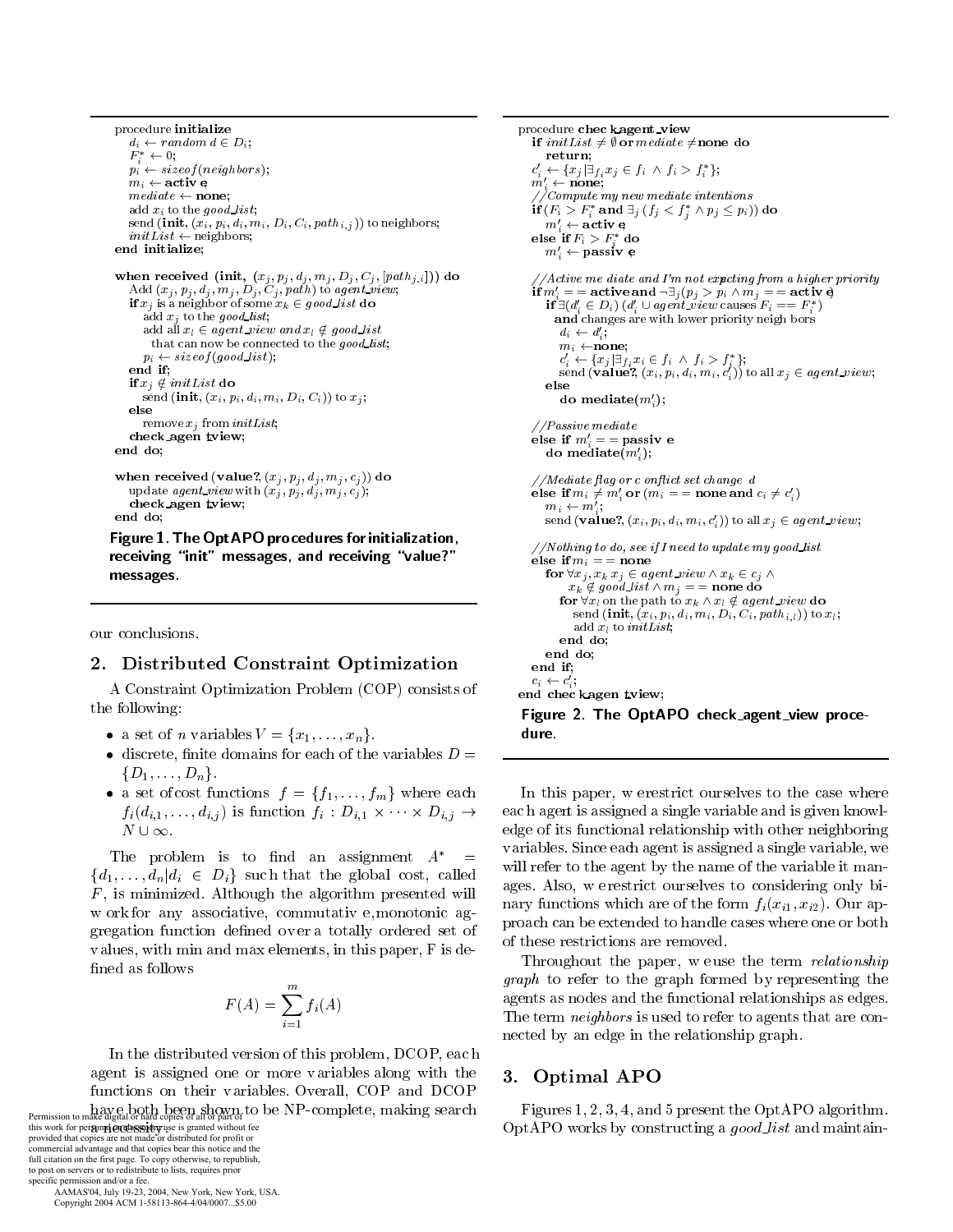```
procedure mediate(m_i)preferences \leftarrow \emptyset;
        counter \leftarrow 0;for eac\mathbf{h} x_j \in \mathit{good\_list}do
           send (evaluate?, (x_i, p_i, m'_i)) to x_i;
           counter++;end do;
        mediate \leftarrow m'.
        m_i \leftarrow m'_i;end mediate;
     when receive (w ait, (x_i, p_i)) do
        counter-if counter == 0 do c hoosesolution;
     end do:
      when receive (evaluate!, (x_i, p_i, labeled D_i)) do
        record (x_j, labeled D_j) in preferences,
        counter:
        if counter == 0 do c hooses olution;
      end do:
Figure 3. The procedures for mediating in OptAPO.
```
ing a structure called the *agent\_view*. The *agent\_view* stores the names, values, domains and functional relationships of agents in the environment that are linked to the owner of the *agent\_view*. The *good\_list* holds the names of the agents that the owner has identified either a direct or indirect relationship to through one or more functional relations in the relationship graph.

As the problem solving unfolds, each agent tries to impro we the value of the subproblem they have cen tralized within their *good\_list* or to justify its cost by identifying o ver-constrained structures in the relationship graph. Todo this, agents take the role of the mediator, compute the optimal value of their subsystem, and attempt to change the assignments of the variables within the session to achieve this optimal value. Whenever, this cannot be achieved without causing cost for agents outside of the session, the mediator links with those agents assuming that they are involved in related cost-justifying substructure. This process continues until each of the agents have justified the cost of their centralized subproblem and they have ensured that this centralized portion contains all of the cost-barring substructures that they are part of.

In order to facilitate the problem solving process, each agent has a dynamic priority that is based on the size of their *good list* (ties are broken b y the ordering of the agents names). Priorities are used by the agents to decide the order in which one or more agents mediate when they have a need. Priority ordering is important for two reasons. First, priorities ensure that the agents with the most kno wledgegets the make the decisions. This impro vesthe efficiency of the algorithm by decreasing the effects of myopic decision making. Second, priorities impro ve the effectiveness of the mediation process. Because low er priority agents expect higher priority agents to me-Permission to makki at tine of the eye optime of desis philosely to be involved in a session when

this work for personal or classroom use is granted without fee<br>provided that copies are Holenale or Grand Holenale of the Spirit S commercial advantage and that copies bear this notice and the full citation on the first page. To copy otherwise, to republish, to post on servers or to redistribute to lists, requires prior specific permission and/or a fee.

AAMAS'04, July 19-23, 2004, New York, New York, USA. Copyright 2004 ACM 1-58113-864-4/04/0007...\$5.00

```
procedure choose_solution
   select a solution susing a Branch and Bound search that:
        1. minimizes the cost for the agents in the good_list
        2. minimizes the cost for the agents not in the session;
   F^* \leftarrow \cos t(s);F_i^i \leftarrow F_i^+ current cost for agents not in the session;<br>
F_s^i \leftarrow F_i^* cost of using s for agents not in the session;
   if mediate = = active and F'_s \leq F'_i do
      d_i \leftarrow d'_i;
   for eachx_i \in agent\_view do
      if x_j \in \textit{preferences} do
         if d'_{i} \in s violates an x_{k} and x_{k} \notin agent\_view do
            send (init, (x_i, p_i, d_i, m_i, D_i, C_i, path_{i,k})) to x_k;
            add x_k to initList;
         end if;
         if mediate == active and F'_s < F'_i do
            send (accept!, (d'_i, x_i, p_i, d_i)) to x_i;
            update agent_view for x_ielse if \textit{mediate} = = active and F'_s > F'_i do
            send (accept!, (d_i, x_i, p_i, d_i)) to x_i;
         end if;
      else if mediate = = active do
        send (value?, (x_i, p_i, d_i, m_i, c_i)) to x_j;
      end if:
   end do;
   mediate \leftarrow none;chec kagent view;
end choose_solution;
```
### Figure 4. The procedure for choosing a solution.

# 3.1. Initialization (Figure 1)

On startup, the agents are provided with the value (they pick it randomly if one isn't assigned) and the functions on their variable. Initialization proceeds by having each of the agents,  $i$ , send out an "init" message to each of its neighbors,  $j$ . This initialization message includes the variable's name  $(x_i)$ , priorit  $y\mathbf{p}_i$ , current value $(d_i)$ ,  $\text{domain}(D_i)$ , and functional relationships $(C_i)$ . Also included in this message are the variable  $m_i$ , which indicates the agents current desire to mediate, and a list of agents that lie betw een and j in the relationship graph. The purpose of both of these pieces of information will be described below. The array *initList* records the names of the agents that initialization messages have been sent to, the reason for which will become immediately apparent.

When an agent receives an initialization message (either during the initialization or through a later link request), it records the information in its *agent\_view* and adds the variable to the *good list* if it can. An agent is only added to the good list if it is connected to another agent already in the list through a functional relationship. This ensures that the graph created by the agents in the good list always remains connected. The initList is then checkled to see if this message is a link request or a response to a link request. If the agent is not in the  $initList$ then it means this is a link request, so a response "init" is generated and sent. If an agent is in the  $initList$ , it means that this message is a response to a request that was previously sent. In this case, a response message is not generated. This mechanism prevents the agents from sending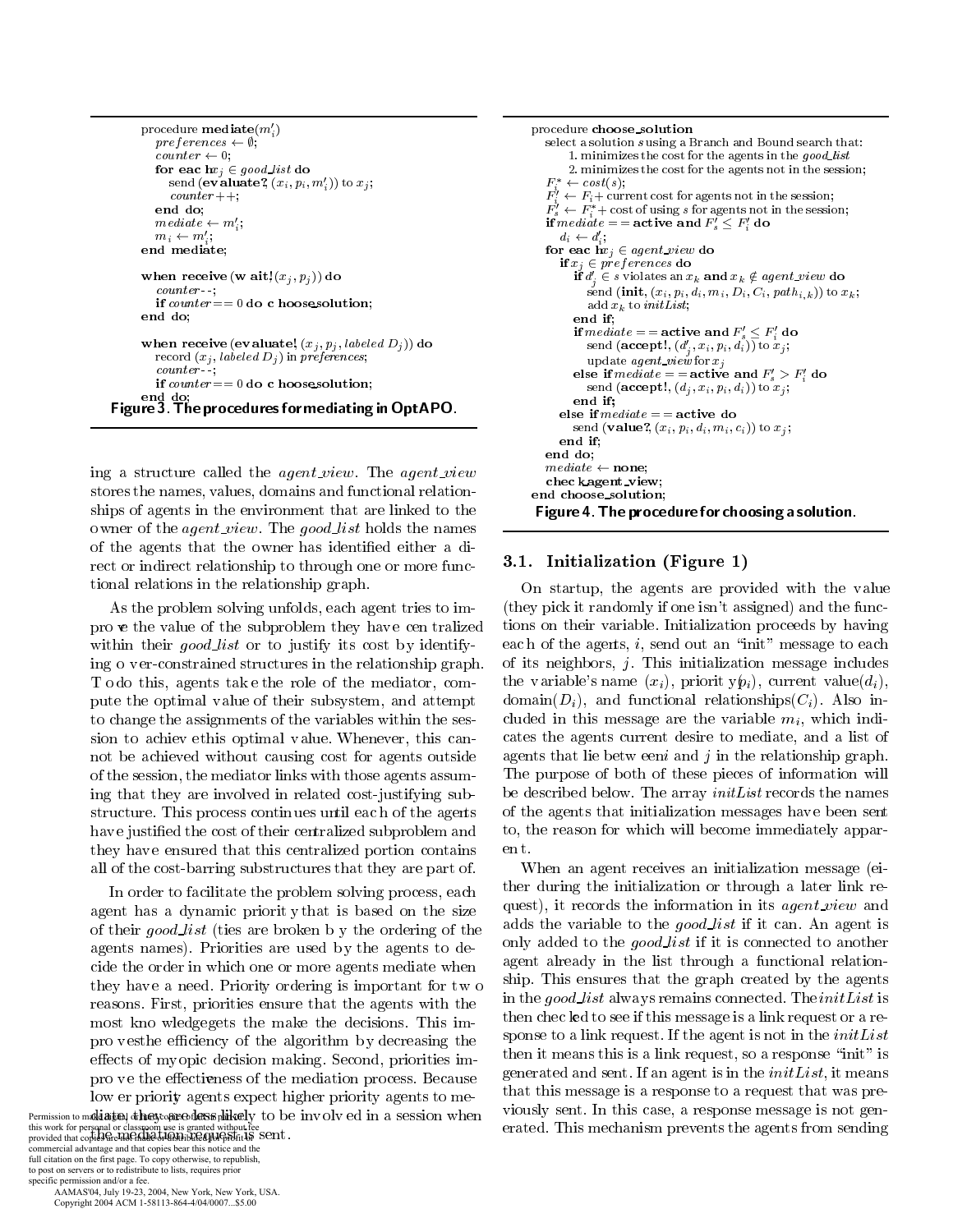```
when received (evaluate?, (x_j, p_j, m_j)) do
  update agent_view with (x_j, p'_j, m'_j);<br>
if (mediate \neq none or \exists_k (p_k > p_j \land m_k == \text{activ})and m_j == active do
      send (w ait, (x_i, p_i));
   else
      \textbf{if} \: mediate \neq \textbf{active} \: \: \textbf{do}mediate \leftarrow m_j;label each d \in D_i with the names of the agents
       and associated costs incurred by setting d_i \leftarrow d;
     send (evaluate, (x_i, p_i, labeled D_i));
  end if:
end do;
when received (accept!, (d, x_j, p_j, d_j, m_j)) do
   d_i \leftarrow d:
   mediate \leftarrow false;send (value?, (x_i, p_i, d_i, m_i, c_i)) to all x_i in agent view;
   update agent\_view with (x_j, p_j, d_j, m_j);
  check agen tview;
end do:
  Figure 5. Procedures for receiving a session.
```
"init" messages to one another in an infinite loop

A t times, the agents in the good list are a subset of the agents con tained in the *agent\_view*. This is done to maintain the integrity of the good list and allow links to be bidirectional. To understand this point, consider the case when a single agent has repeatedly mediated and has extended its local subproblem down a long path in the relationship graph. As it does so, it links with agents that may have a very limited view and therefore are unaw are of their indirect connection to the mediator. In order for the link to be bidirectional, the receiver of the link request has to store the name of the requester, but cannot add the them to their good list un til a path can be identified.

In order to ensure the optimality of the algorithm, each of the agents does not terminate until all of the functional relations  $f_j > f_j^*$  that include an agent within its *agent\_view* appear in its good\_list. During periods of inactivity agents try to achieve this condition by growing their *good list* to include these "non-optimal" relations. This is how agents prev ent unnecessary cerralization and where the path information pro vided as part of the initialization message comes into play. This process ensures that the follo wing property is enforced at the termination of the algorithm:

**Property 1**  $\forall x_j \forall f_j$  ( $(x_j \in agent\_view_i \land x_j \in f_j \land f_j >$  $f_i^*$   $\rightarrow$   $f_j \in good\_list_i)$  upon termination.

### 3.2. Checking the agent view (Figure 2)

After the agents receiveall of the initialization messages, they execute the check agent view procedure. In this procedure, the *agent\_view* (assigned, known variable values) is used to calculate the current cost,  $F_i$ , of the relationship subgraph formed by the agents within the Permission to make digital or hard copies of all or part of is check, an agent finds that  $F_i$  is this work for personal determination of the subsystem, called provided that copies are not made or distributed for profit or commercial advantage and that copies bear this notice and the

full citation on the first page. To copy otherwise, to republish, to post on servers or to redistribute to lists, requires prior specific permission and/or a fee. AAMAS'04, July 19-23, 2004, New York, New York, USA.

Copyright 2004 ACM 1-58113-864-4/04/0007...\$5.00

 $F_i^*$ , it conducts either an *active* or *passive* mediation session. This check ensure that the following property is obtained at the termination of the algorithm:

# **Property 2**  $\forall_i F_i^* = F_i$  upon termination

A tstartup, the value of  $F_i^*$  is always initialized to 0 meaning that the best answer obtained thus far has no cost. This value changes as the agent centralizes substructures which must have some cost in the optimal answer. Agents can determine this cost because of the centralized solver used in the mediation process. Whenever an agent mediates, it recomputes the value of  $F_i^*$  by running a centralized search on its entire good\_list.

Agents decide between an active or passive mediation based on whether or not one of the suboptimal functional relations in their good list has an agent in it that is lower or equal (itself) priority to itself. If one of the agents is low er or equal priority, the mediation will be active, otherwise, it will be passive.

There are two main difference betwe en active and passive mediation. First, during an active mediation, the receiving agent sets its *mediate* flag. This flag prev ents it from starting or engaging in another active mediation until it is cleared. This causes a region of stability in the agent system which allows to mediation session to have the full effect but, reduces parallelism because it prevents other agents from mediating. The second difference is really based on the intent. The intent of passive mediation is to verify and understand the results that higher priority agents have obtained without interfering in their actions or changing their current solution. In other words, the intent of passive mediation is to change the value of  $F_i^*$ , the intent of active mediation is to change  $F_i^*$  and  $F_i$ . P assive mediation both increases the parallelism of the problem solving and allows agents to gain additional context (extend their views) without causing system instability.

If an agent decides that it wishes to actively mediate, it can only do so when it has not been told by a higher priority agent that they w an to actively mediate. Agents within the system are able to tell when a higher priority agent wants to mediate because of the  $m_i$  flag mentioned in the previously section. Whenever an agent checks its *agent\_view* it recomputes the value of this flag which indicates its desire to mediate in the future if given the opportunity. This information is shared with each of the agents in its *agent\_view* whenever the v alue hanges. The overall effect of the  $m_i$  flag is similar to the two-phase commit commonly seen in database systems and ensures that the protocol remains live-lock and deadlock free.

As an active mediator, an agent first attempts to rectify the suboptimal condition by changing its own variable. This simple technique prevents sessions from occurring unnecessarily, which stabilizes the system and saves messages and time. If the mediator finds a value that makes  $F_i = F_i^*$  and it finds that the functional rela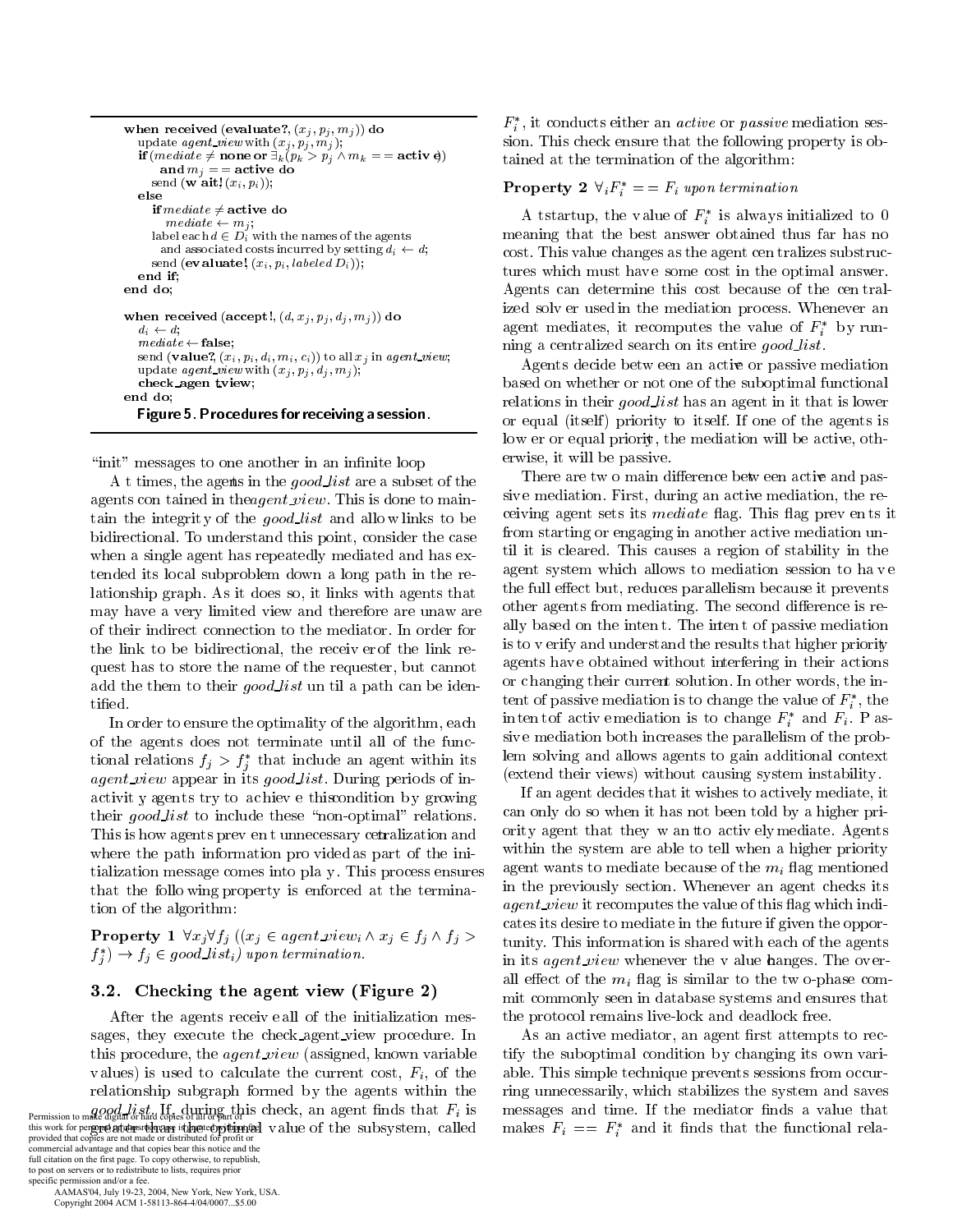tionships being improved b y the c hange are shared with only low er priority agents, it makes the c hange and sends out a "value?" message to the agents in its *agent\_view*. If cannot find such a value, it starts an active mediation session which is described in section 3.3.

A "value?" message is similar to an "init" message, in that it contains information about the priority, current value, etc. of a variable. Unlike the "init" message however, "value?" messages contain a list,  $c_i$ , which gives the name of any agent which shares a relation with the sender that has a cost greater than 0. Using this list, an agent can tell when conflicts exist that may need to be included in their good list. This allows the agents to prev ent unnecessary centralization when the situation clearly indicates that it has no direct benefit. In other words, there is no need to add an agent to the local subsystem when they are not involved in a relationship which is increasing the global cost.

# 3.3. Mediation (Figures 3, 4, and 5)

The most complex and certainly most interesting part of the protocol is the mediation session. As was previously mentioned in this section, an agent decides to mediate if it finds that  $F_i > F_i^*$ . The mediation session starts with the mediator sending out "evaluate?" messages to each of the agents in its good list. The purpose of this message is two-fold. First, it informs the receiving agent that a mediation is about to begin and, as mentioned earlier, if the mediation is active, tries to obtain a lock from that agent. The second purpose of the message is to obtain information from the agent about the effects of making them change their local value. This is a key point. By obtaining this information, the mediator gains information about variables and relationships outside of its local view without having to directly and immediately link with those agents.

When an agent receives a mediation request, it will respond with either a "wait!" or "evaluate!" message. Agents respond with a "wait" message whenever the request is for an active session and the agent is either currently involved in another active session or is expecting a request for an active session from an agent that is higher priorit y than the requester. This allows for a great deal of parallelism because all passive requests are responded to and active requests are only turned aw **x** when absolutely needed. Whenever it can, the agent evaluates each of its domain elements and labels them with the names of the agents that would have a shared functional relation with cost  $f_i > f_i^*$  along with that cost if it were asked to take that value. In the graph coloring domain, the labeled domain can never exceed  $O(|D_i| + n)$ . This information is returned in an "evaluate!" message. It should be noted that, although in this implementation, the agents Permission to make digital or hard copies of all or part of the names if for security reasons this work for perturbator changes of the set of the set of the set of the set of the contract of the contract of the contract of the contract of the contract of the contract of the contract of the contract of the contract

commercial advantage and that copies bear this notice and the full citation on the first page. To copy otherwise, to republish, to post on servers or to redistribute to lists, requires prior specific permission and/or a fee.

AAMAS'04, July 19-23, 2004, New York, New York, USA. Copyright 2004 ACM 1-58113-864-4/04/0007...\$5.00

gorithm because it prevents agents from gaining enough con text, but does provides some degree of autonomy and privacy to the agents.

When the mediator has received a response from all of the agents that it has sent a request to (the *counter* variable reaches 0), it chooses a solution. Agents that sent a "wait!" message are dropped from the mediation, but the mediator attempts to fix whatever problems it can based on the information it receives from the remaining agents. The mediator then conducts a Branch and Bound search [1] which, as a primary criteria, minimizes the cost of the subproblem in the *good list* and as a secondary criteria minimizes the costs for agents outside of the session. The results of minimizing the primary criteria, being the optimal value for the subproblem in the good list, is saved as  $F_i^*$ .

The agents employ two special tactics during this search. First, the values are ordered so that the first branch of the search is the current solution. This usually causes the bound to become very close to  $F_i^*$  after it is explored takingdy an tage of previous work that has been done on the problem. This has the overall effect of improving the search speed as was reported in [7]. The second tactic terminates the search early whenever the bound is equal to the current  $F_i^*$  and the cost for agents outside of the mediation is 0. This method works because the current  $F_i^*$  is always an low er bound on the actual  $F_i^*$  and  $F_i^*$ only increases on successive search because of the monotonic nature of the number of variables in the search and the aggregation function. This method considerably reduces the effort used during this search.

A t the conclusion of the local search, the mediator computes two values,  $F_i'$  and  $F_s'$ . The value  $F_i'$  is the cost, given the current set of variable values, for the extended subsystem which is composed of the agents within the *good\_list* along with any other agents which appear in the preference information returned in the "evaluate!" messages. The value  $F'_s$  is the cost for this same extended subsystem given the solution  $s$  returned by the centralized search. Ideally, these values will be the same. In other words, s has a non-negative effect on the current state of the global problem. Because agents act myopically when they compute  $s$ , they sometime choose a solution which appears to be good, but overall has a very negative effect. Whenever this happens, the mediator ignores s (keeping any changes to  $F_i^*$  how every and reverts to the current solution, effectively preventing itself from making a locally optimal decision that has obviously bad global consequences. The overall effect is similar to passive mediation in that it maintains stability in the system while the agent gains context information.

After computing these values, the mediator links (sends "init" messages) with any agent that is not in its *agent\_view* and has been forced to havean increased cost as result of s. This occurs even if the medi-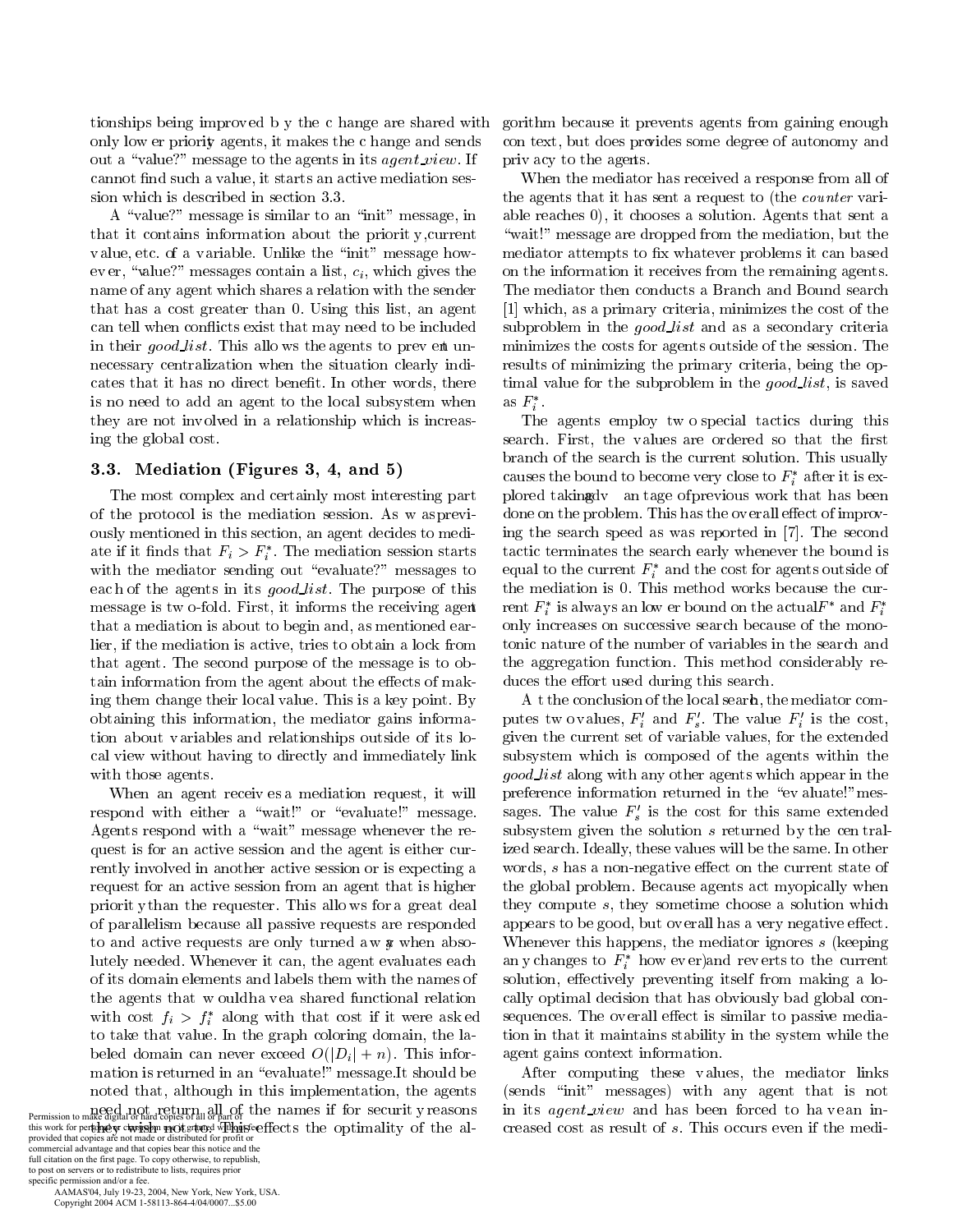

(c) After ND2 Mediates

ator c hooses not to uses. This step expands the agent's *good\_list* so that the next time it mediates, it does not repeat the same mistake. The mediator concludes the session by sending "accept!" messages (if the session was active) to the agents in the session, who, in turn, adopt the proposed answer and "value?" messages to all of the other agents in its *agent\_view*.

### 3.4. An Example

Consider the 2-coloring problem in figure  $6(a)$  which was chosen to illustrate the algorithms features without being overly complicated. In this problem there are 6 variables, each assigned to a different agent, and 8 functional relations between the variables. Each of the functional relations is a 'not equals' and has a cost of 1 for being violated and 0 otherwise. The goal of the agents is to minimize the global cost  $F^*$  (the sum of the values returned by the functional relations), which in this case is 1. In other words, this is a MaxSAT problem instance.

On startup, the problem is in the state in figure  $6(a)$ . The current cost of the system is 4, because 4 of the 'not equals' relationships are violated (indicated by the dotted lines). Each of the agents has an internal optimal subsystem value,  $F_i^* = 0$ , since none of them have mediated and therefore computed the actual value.

Following the protocol, the agents send out "init" messages to each of their neighbors. So, for example, ND0 send out "init" messages to ND1, ND2, and ND3. As the "init" messages are received, the agents add each of their neighbors to their *good list* because they have a direct path through a shared relation.

Once all of the "init" messages are received, the agents check their *agent\_view*. All of the agents are able to de-Permission to make digital or hard copies of all or part of the problem by computing this work for perting to make to perturb the part of part of the set of the set of the perturbation of the set of the set of the set of the set of the perturbation of the provided that copies are not made or distributed f commercial advantage and that copies bear this notice and the full citation on the first page. To copy otherwise, to republish, to post on servers or to redistribute to lists, requires prior

specific permission and/or a fee. AAMAS'04, July 19-23, 2004, New York, New York, USA. Copyright 2004 ACM 1-58113-864-4/04/0007...\$5.00





because it has ND0, ND2, ND3, ND4, and ND5 in its good\_list and can see the cost of the relations between ND0 and ND2, ND2 and ND3, as well as ND4 and ND5. This causes ND2 to set its  $m_i$  flag to **active**. In this example, each of the agents is involved in a suboptimal relation so they all set their  $m_i$  flag to **active**. ND2 is the highest priority agent in the system, it has a priority of 5, elects to take over as the mediator and begins an active session with ND0, ND3, ND4, and ND5.

As the mediator, ND2 first checks to see if it can correct the suboptimality by making a local change, which it cannot. It sends "evaluate?" messages to ND0, ND3, ND4, and ND5. Each of these agents, upon receiving the message, checks to see if it is expecting a mediation from a higher priority agent, which they are not, and then sets its *mediate* flag to **active**. They label each of their domain elements and reply with the following information each using an "evaluate!" message (since the costs are all 1, they are left out for clarity):

- ND0 Black conflicts with ND1; Red conflicts with ND2
- ND3 Black conflicts with ND5; Red conflicts with ND2
- ND4 Black conflicts with ND1 and ND5; Red conflicts with ND2
- ND5 Black conflicts with ND4; Red conflicts with ND2 and ND3

ND2 conducts a Branch and Bound search and finds that  $F_i^* = 1$  for its good list as well as finding a solution which has 0 conflicts external to the mediation. It tells ND4 to change its value to Red and changes its own color to Black, lea ving the system in the state in figure  $6(c)$ .

All of the agents check their *agent\_view* again. Several agents detect a suboptimal subsystem. In fact, ND3, ND4 and ND5 have suboptimal subsystems. ND5 set its  $m_i$  flag to active and ND3 and ND4 sets their  $m_i$  to passive, because the only cost they see is betw een ND2  $\hat{p}_i = 5$ ) and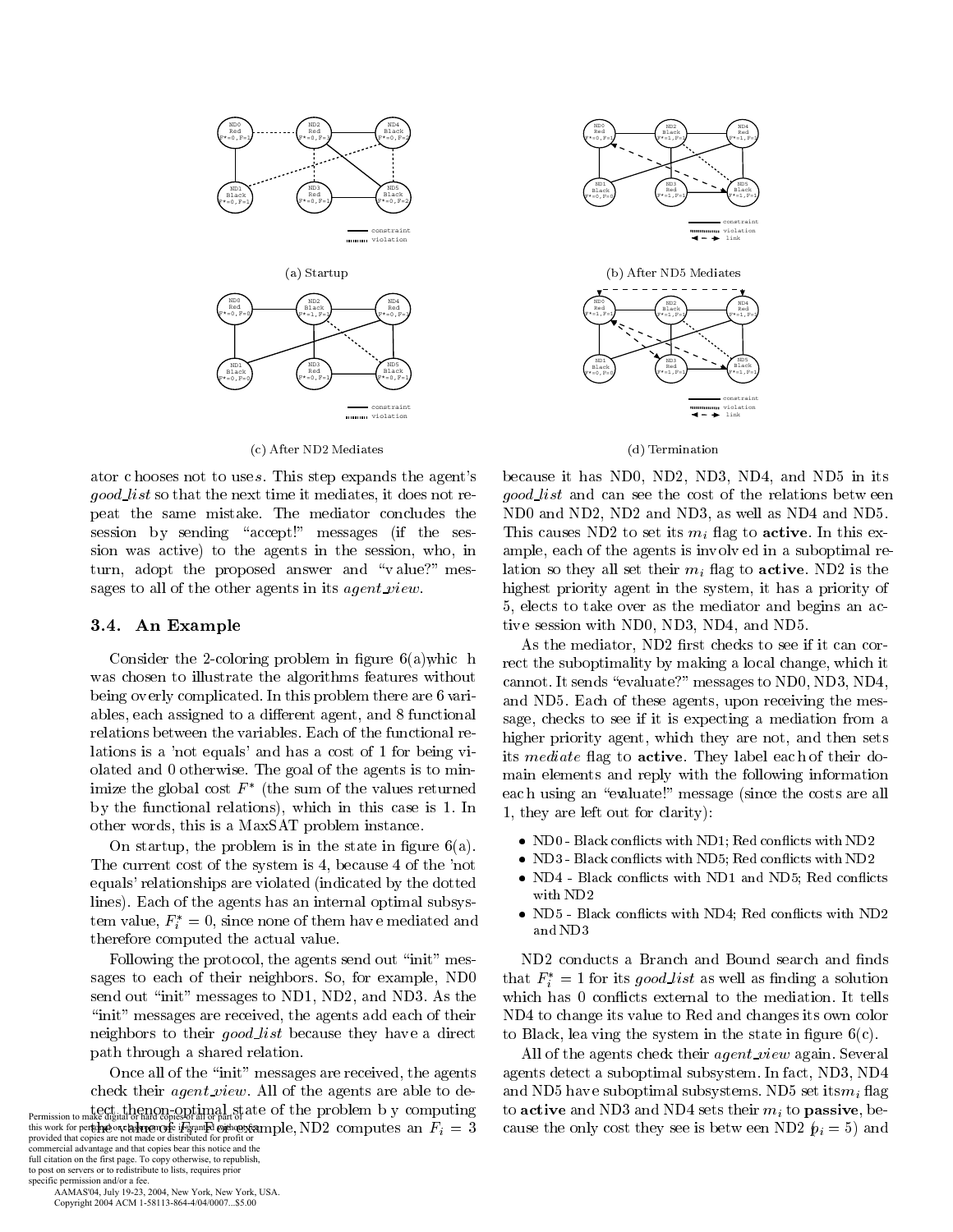ND5 ( $p_i = 4$ , tie broken on name) who are both higher priorit y.

This time ND5 actively mediates. ND5 is unable to locally correct the difference in its  $F_i$  and  $F_i^*$  so it sends "ev aluate?" messages to ND2, ND3, and ND4. It receives the following information from those agents in the returned "evaluate!" messages:

- ND2 Black conflicts with ND5; Red conflicts with ND0, ND3, and ND4
- ND3 Black conflicts with ND2 and ND5; Red causes no conflicts
- ND4-Black conflicts with ND1, ND2, and ND5; Red causes no conflicts

A t the same time, ND4 starts a passive mediation session with ND1, ND2, and ND5, and ND3 starts a passive session with ND2 and ND5.

ND3, ND4, and ND5 conduct an internal searches and each find a solution with  $\mathrm{an} F_i^* = 1$ , and no external conflicts. The solution they find, in fact, is iden tical to the current assignment which w as the first branch in their search tree. ND5 sends out "accept!" messages and, since they are passively mediating, ND3 and ND4 change their internal low er bound and send "alue?" messages to their neighbors

Finally, ND0 sees the conflict between ND2 and ND5. It sees that their mediate flags are set to none, so it links with ND5. This leaves the problem in the state in figure  $6(b)$ .

After t w o additional passive mediation sessions by ND0 and some additional linking, the algorithm terminates in the state in figure  $6(d)$ . Each of the agents has a  $F_i^* = F_i$ . Notice that only one of the agents achieves complete cen tralization. In this example, ND0 achieved this linking near the very end of the execution by identifying the cost between ND2 and ND5, causing it to link with ND5. This forced it to justify that cost, so it passively mediated and disco vered ND3 and ND4. This caused it to link with them, allowing it to justify the total cost of 1.

## 4. Evaluation

T o test OptAPO, we implemented the protocol in a distributed simulation environment called the Farm [3] and conducted a number of experiments in the distributed MaxSAT 3-coloring domain. We downloaded the Adopt simulator and algorithm which was constructed by Pragnesh Jay Modi, the designer of the algorithm, and verified that both of the simulators use a comparable notion of a cycle. In both simulators, during a cycle, all of the incoming messages are delivered and processed, and outgoing messages are queued for delivery at the beginning of the next cycle. We then instrumented the Adopt simula-Permission to make digital or hard espies of all or part of mumber of cycles, serial runtime, and

this work for perton to contain the open of an interval experience of the state of the provided that copies are not made or distributed for profit or commercial advantage and that copies bear this notice and the full citation on the first page. To copy otherwise, to republish, to post on servers or to redistribute to lists, requires prior specific permission and/or a fee.

AAMAS'04, July 19-23, 2004, New York, New York, USA. Copyright 2004 ACM 1-58113-864-4/04/0007...\$5.00



Figure 7. Comparison of OptAPO and Adopt for various graph sizes at  $m = 2.0n$ .

We ran two series of tests within the MaxSAT domain to compare these algorithms. In the first series of tests, we compared the number of cycles and messages used by OptAPO and Adopt. For this series, we created random graph coloring instances with  $m = 2.0n$  (underconstrained) and  $m = 3.0n$  (very over-constrained). We generated 100 instances at  $n = 8, 12, 16, 20, 24,$  and 28 for a total of 1200 individual graphs. For fairness, we used the same graphs to test both algorithms. The results of this series can be seen in figures  $7(a)$ ,  $7(b)$ ,  $8(a)$ , and  $8(b)$ .

In the second set of tests, we compared the actual run times of the two algorithms against each other. Both algorithms were run on a single, dedicated 2.8 GHz Pentium 4 with 512MB of RAM on a 25 instance subset of the graphs from the first series of tests. To show that OptAPO's performance was not simple an artifact of the Branch and Bound search internal to the agents, we ran that algorithm on the graph instances as well. The results from this test can be seen in figures  $9(a)$  and  $9(b)$ which are logarithm scale.

As you can see from the figure, OptAPO outperforms Adopt in terms of cycles, messages, and runtime on both under and over-constrained problems. OptAPO's superior performance can be most directly attributed to its combined use of centralization and distribution. Adopt works by iteratively trying different combinations of variables while simultaneously refining its upper and low er bound. OptAPO avoids this iterative discovery process which allows the agents to find the optimal or near optimal assignment quickly and then to verify its correctness and